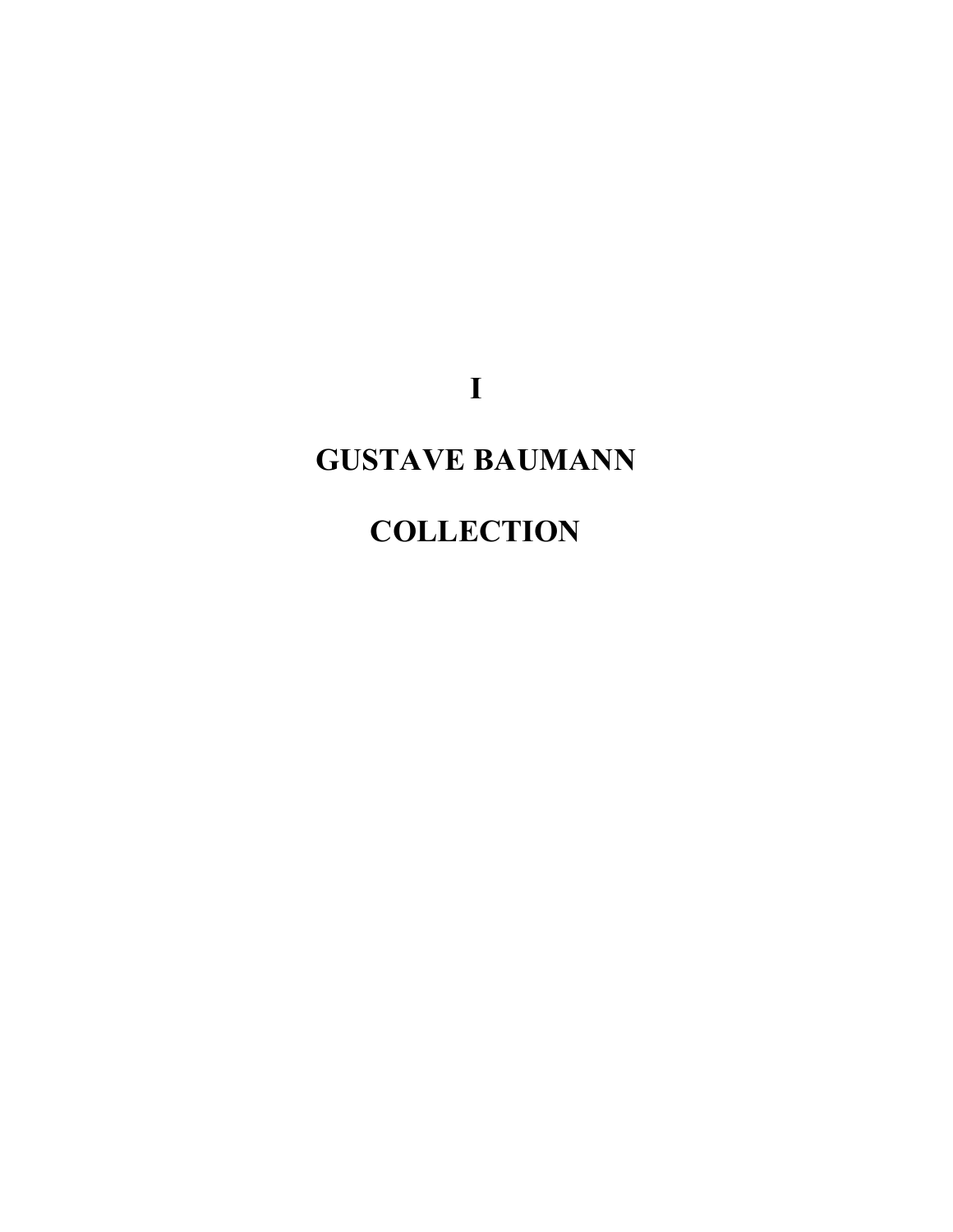#### **Preliminary Comments**

This collection, albeit limited to prints of the plates described below, was donated by Gustave Baumann to the Museum of Fine Arts, and consists of eight hardcover portfolios (books) each originally containing 60 color plates, 9 ¾ x 13, described as  $\delta$ figurative compositions. $\ddot{o}$  They depict (one or more on each plate) artist designs, ornamentations, and groups of figures. Additional prints somehow separated from their portfolios are also included, and will be catalogued at the end of the collection

Some of the portfolios no longer contain 60 prints, and some portfolios are entirely missing. But those that remain are definitive examples of their intended purposes as explained in the same words on each of the portfolio covers. All the plates 6 actually, prints of the plates 6 are unattached, and have descriptive information (viz. titles, artists, publishers, etc.) on the backs. Many plates have more that one design.

The plates, (identified by page numbers), set forth among other things, the titles in German, of the works depicted, artistos names, the publisher, the volume of the portfolio in which each plate is to be kept, and other information. Many of the plates reproduce more than one design. The age of the plate itself or of the designs depicted is not shown. Some of the portfolio covers are dated.

Most portfolios bear ex libris labels inside the front covers indicating in most cases that they were original the property of the School of American Research, Museum of New Mexico,; that they were the gifts of Gustave Baumann; and show their Class Number [745] and Accession Number [3549]. Exceptions will be noted.

The covers of the portfolio books are imprinted with the following:

Decorative Vorbilder [Models]. A Collection of Figurative. Compositions. [Subtitle] Artistic Designs of Ornamentations. In Plastic, Still-life, Hearldry, Trophies, Emblems, Allegories, Floral and other Decorations.  $[2^d$  Subtitle] Suggestions for Painters, Sculptors, Decorators, Scenic Artists, Engravers, Lithographers, also for Architects.

The covers also set forth the publisher *p*s name and other information such as  $\delta$ Band Number,  $\ddot{\text{o}}$  and in some cases indicate the number of plates originally in the portfolio.

#### **[The plates (prints) are to be found in Oversize Boxes.**

**Folders 1-6: O.B. 18. Folders 7-14: O.B. 19.]**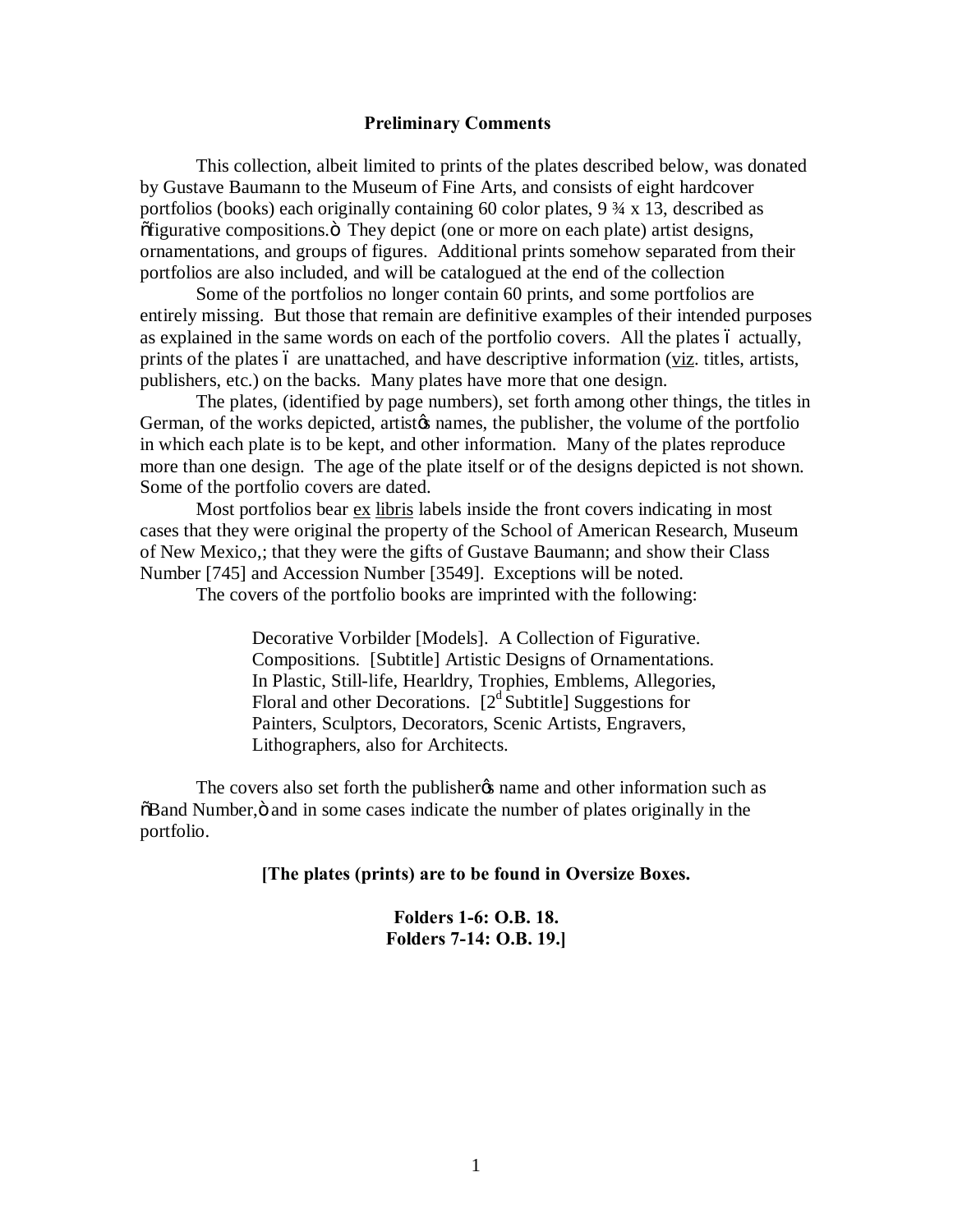- **1. Decorative Verbilder [Models] X.** No portfolio book found. N.d. Verlag [publisher] Julius Hoffmann. Stuttgart. Plates 36-38. 40-50ö 14 plates. Others to 60 missing.
- **2. Dekorative Verbilder XIII.** No portfolio book found. N.d. Verlag Julius Hoffmann. Stuttgart. Plates 2-5: **4 plates**. Others to 60 missing.
- **3. Dekorative Verbilder XIV.** With portfolio book. Cover and title page in English. N.d.

Publisher and Importer, Paul Wenzel. 31E. 12 St., NYC. Plates 1-5, 7-60: **59 plates.** Plate 6 missing.

**4. Dekorative Verbilder XVI.** With portfolio book. Cover and title page in English.

> Publisher and Importer, Paul Wenzel. 31E. 12 St., NYC. Plates 3, 7, 9, 12-15, 18-22, 24-28, 30, 32, 35, 37, 39-42, 45-46, 48-50, 52-54, 57, 59-60: **35 plates**. Others to 60 missing.

**5. Dekorative Verbilder XX.** With portfolio book.

Verlag Julius Hoffmann. Stuttgart. 1909.

Table of contents lists each plate, its title and artist. 60 plates.

Ex libris inside front cover of Miriam Story.

### **6. Dekorative Verbilder XXI.** With portfolio book.

Verlag Julius Hoffman. Stuttgart. 1910.

Table of contents lists each plate, its title and artist. Plates 1-7, 9-10, 11-20, 21-30, 31-32, 34-36, 37-40, 41-42, 44-50, 51-60: 57 plates. Plate on p. 44 has pencil marginalia [Blumenschein?] of colors in print; and Plate on p.48 has pencil sketch [Blumenschein?] on black.